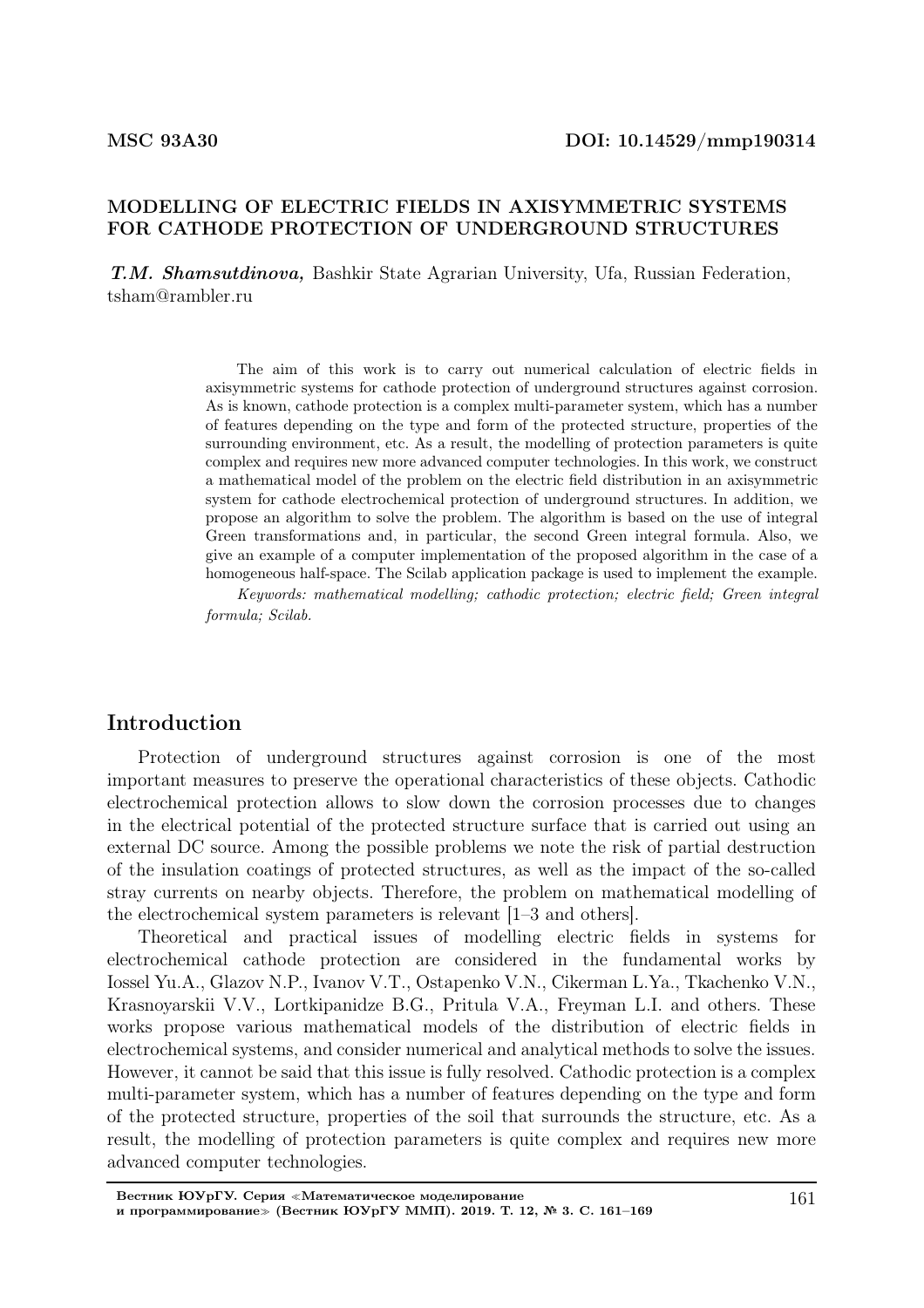# 1. Mathematical Model of the Electric Field in the Axisymmetric System for Cathode Protection of Underground Structures

Consider cathode electrochemical protection of an axisymmetric underground structure located in a layered half-space. We assume that the half-space consists

of N axisymmetric layers  $\Omega_i$  with specific electrical conductivities  $\sigma_i$ , where  $i \in$  $\{1, ..., N\}$ . Let I be the current flowing down from the anode ground located at the point A of the layer  $\Omega_{i_0}$ ;  $u_i$ be the value of potential in the layer  $\Omega_i$ , and k be the number of the layer  $\Omega_k$  in which the protected structure is located. For calculations, we use cylindrical coordinate system  $(r, \varphi, z)$  and assume that the symmetry axis of the environment coincides with the symmetry axis of the structure (Fig. 1).



Fig. 1. General scheme of the electrochemical system

Based on the general theory for modelling of electric fields of a point source in inhomogeneous environment [4–5], we obtain mathematical model  $(1) - (8)$  for cathode protection of axisymmetric underground structures:

$$
Lu_i = \frac{\partial^2 u_i}{\partial r^2} + \frac{1}{r} \frac{\partial u_i}{\partial r} + \frac{1}{r^2} \frac{\partial^2 u_i}{\partial \varphi^2} + \frac{\partial^2 u_i}{\partial z^2} = 0, \quad (r, \varphi, z) \in \Omega_i, \quad i \neq i_0,
$$
 (1)

$$
Lu_{i_0} = -\frac{I}{r_0 \sigma_{i_0}} \delta(r - r_0) \delta(\varphi) \delta(z - z_0), \quad (r, \varphi, z) \in \Omega_{i_0},\tag{2}
$$

$$
\left. \frac{\partial u_i}{\partial z} \right|_{z=0} = 0, \quad i \in M_1,\tag{3}
$$

$$
u_i\big|_{f_i(r,z)=0} = u_{i+1}\big|_{f_i(r,z)=0},\tag{4}
$$

$$
\sigma_i \frac{\partial u_i}{\partial n} \bigg|_{f_i(r,z)=0} + \sigma_{i+1} \frac{\partial u_{i+1}}{\partial n} \bigg|_{f_i(r,z)=0} = 0, \quad i = 1, ..., N-1,
$$
\n(5)

$$
u_k + c(r, z)\sigma_k \frac{\partial u_k}{\partial \overrightarrow{n}_S} \bigg|_S = v(r, \varphi, z), \tag{6}
$$

$$
\left. \frac{\partial u_i}{\partial \varphi} \right|_{\varphi=0} = 0, \quad \left. \frac{\partial u_i}{\partial \varphi} \right|_{\varphi=\pi} = 0, \quad -\infty < z < \infty, \quad 0 < r < \infty, \quad i = 1, \dots, N,\tag{7}
$$

$$
u_i \to 0, \quad \sqrt{r^2 + z^2} \to \infty, \quad i \in M_2,
$$
  

$$
|u_p| < \infty, \quad \sqrt{r^2 + z^2} \to 0,
$$
 (8)

where  $\delta$  is the Dirac delta function,  $M_1$  is a set of indices of layers that are beside the earth surface,  $M_2$  is a set of indices of layers that tend to infinity,  $f_i(r, z)$  are equations describing the boundaries between layers that are axially symmetric,  $i \in \{1, ..., N\}$ ;  $\overrightarrow{n}$  is the normal to the boundary between the corresponding layers,  $S$  is the protected structure surface,  $c(r, z)$  is the function of the specific polarizability of the protected structure surface,  $v(r, \varphi, z)$  is the function describing the distribution of the potential of the inner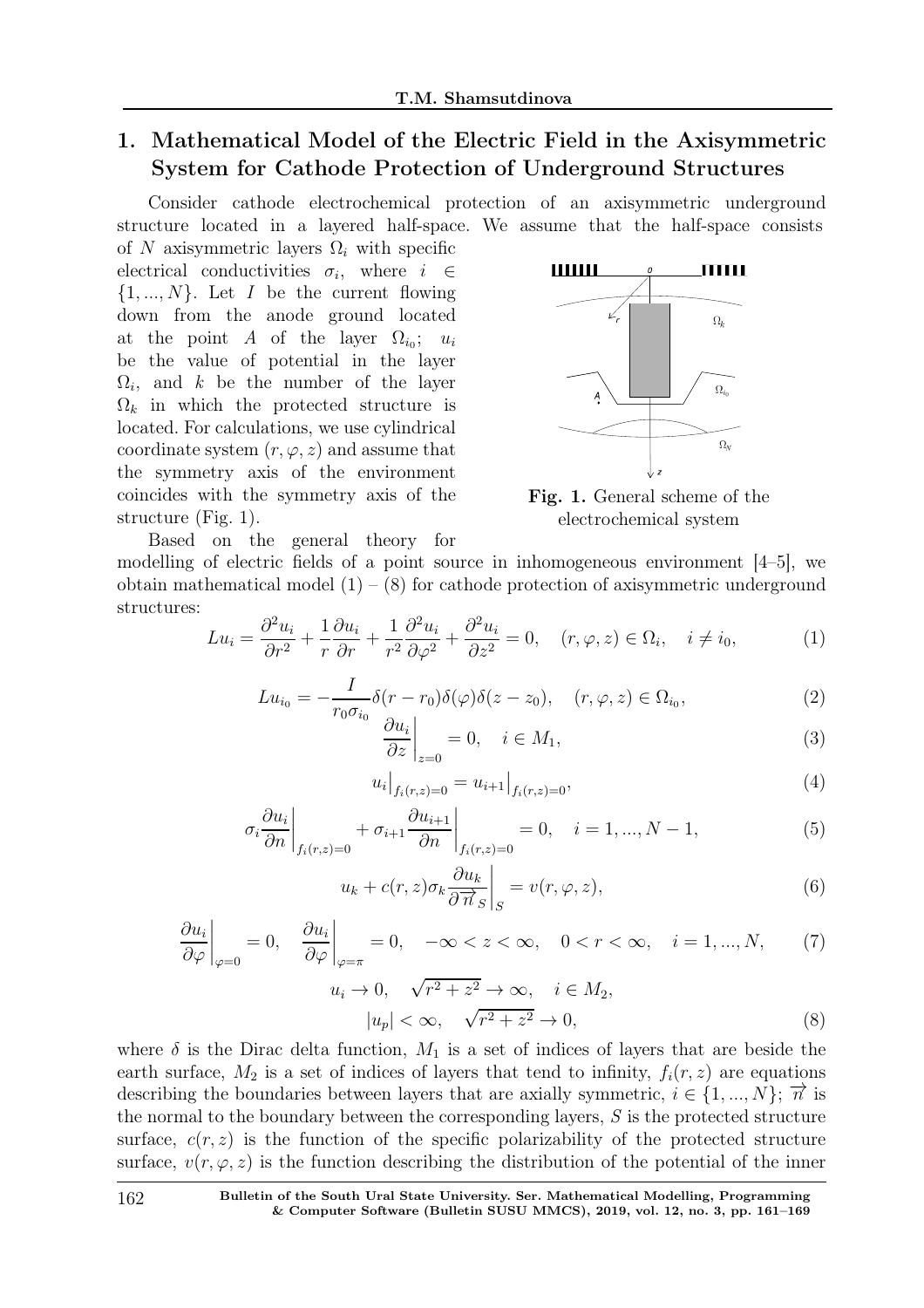coating of the double electric layer at the boundary between the structure and surrounding environment,  $\overrightarrow{n}_s$  is the external normal to the structure surface.

In this case, equations  $(1) - (2)$  characterize the anode grounding field with coordinates  $(r_0, 0, z_0)$ , equation (3) describes the electric field on the earth surface, (4) – (5) present conditions of continuity of potential at the boundary between layers, (6) is the boundary condition on the protected structure surface, (7) is the condition of symmetry of the electric field relative to the plane  $(\varphi = 0, \varphi = \pi, z)$ , (8) is both the condition of the potential drop at the infinite distance from the field source and the condition that the potential is limited in some layer with the number p.

## 2. Development of an Algorithm to Solve the Problem

Since the electric field is symmetrical with respect to the variable  $\varphi$ , then the dimension of problem statement  $(1) - (8)$  can be reduced by applying the Fourier transform

$$
\overline{u}^{(m)}(r,z) = \int_{0}^{\pi} u(r,\varphi,z) \cos(m\varphi) d\varphi, \qquad (9)
$$

where the functions  $\overline{u}^{(m)}(r, z)$  are coefficients of the expansion of the function  $u(r, \varphi, z)$  in the Fourier series

$$
u(r,\varphi,z) = \frac{1}{\pi} \overline{u}^{(0)}(r,z) + \frac{2}{\pi} \sum_{m=1}^{\infty} \overline{u}^{(m)}(r,z) \cos(m\varphi).
$$
 (10)

Next, we use the second Green integral formula [6], according to which the following equality holds for the desired formula  $\overline{u}^{(m)}(r, z)$  and some Green function G:

$$
\iint\limits_{\Omega} (GL\overline{u} - \overline{u}LG)d\Omega = \int\limits_{\Gamma} (G\frac{\partial \overline{u}}{\partial \overrightarrow{n}} - \overline{u}\frac{\partial G}{\partial \overrightarrow{n}})d\gamma, \tag{11}
$$

where  $\Gamma$  is the set of all integration boundaries (i.e., boundaries between layers)  $\gamma_i$ , where  $i \in \{1, ..., N-1\}$ . We assume that the Green function can be found analytically or numerically, and the m-th coefficients of the expansion of the Green function in a Fourier series satisfy the equations

$$
\frac{\partial^2 G_i^{(m)}}{\partial r^2} + \frac{1}{r} \frac{\partial G_i^{(m)}}{\partial r} + \frac{\partial^2 G_i^{(m)}}{\partial z^2} - \frac{m^2}{r^2} G_i^{(m)} = -\frac{1}{r_q} \delta(r - r_q) \delta(z - z_q),\tag{12}
$$

$$
G_k^{(m)} + c(r,z)\sigma_k \frac{\partial G_k^{(m)}}{\partial \overrightarrow{n}_s} \bigg|_S = 0.
$$
\n(13)

Here the boundary conditions similar to conditions  $(3) - (5)$ ,  $(8)$  are satisfied.

Use Green formula (11) for each integration domain and summarize the obtained results. For each fixed value  $m = 0, 1, 2, \dots$ , we obtain that the initial boundary value problem is reduced to the Fredholm integral equation of the second kind relative to the corresponding m-th coefficient of the expansion of the current density  $j^{(m)}(r, z)$  in the Fourier series

$$
c(P)j^{(m)}(P) = -2\int\limits_{\gamma} \frac{j^{(m)}(Q)}{\sigma_k} r_q(G^{(m)}(P,Q) + c(Q)\sigma_k \frac{\partial G^{(m)}(P,Q)}{\partial \overrightarrow{n}_q})d\gamma_q +
$$

Вестник ЮУрГУ. Серия <sup>≪</sup>Математическое моделирование

и программирование<sup>≫</sup> (Вестник ЮУрГУ ММП). 2019. Т. 12, № 3. С. 161–169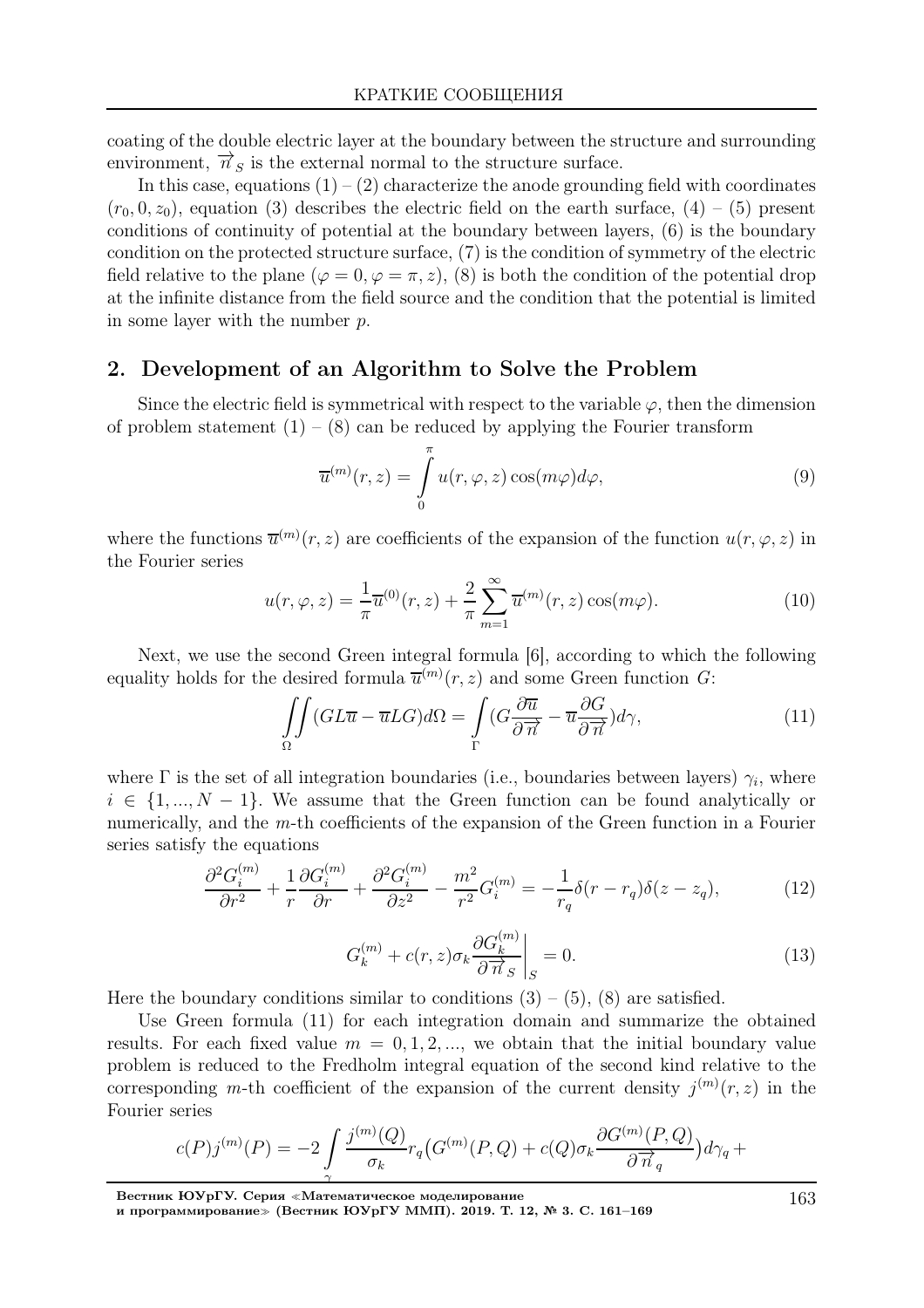$$
+2\int\limits_{\gamma}r_{q}\overline{v}^{(m)}(Q)\frac{\partial G^{(m)}(P,Q)}{\partial\overrightarrow{n}_{q}}d\gamma_{q}-\frac{I}{\sigma_{i_{0}}}G^{(m)}(P,A)+\overline{v}^{(m)}(P), \qquad (14)
$$

where  $Q$  is the integration variable,  $P$  is the projection of the calculation point onto the plane  $(r,0,z)$ ; A is the projection of the point containing the anode ground;  $\vec{n}_q$  is the external normal to the structure surface at the point  $Q$ ;  $\gamma$  is the generator of the protected structure surface; the function  $j^{(m)}(r, z)$  is defined as follows:

$$
j^{(m)}(r,z) = \sigma_k \frac{\partial \overline{u}^{(m)}(r,z)}{\partial \overrightarrow{n}} \bigg|_{\gamma}.
$$
 (15)

Further, from (6), (14) and (15), we find that the value of the function  $\overline{u}^{(m)}$  can be calculated by the formulas

$$
\overline{u}^{(m)}(P) = \int_{\gamma} \frac{j^{(m)}(Q)}{\sigma_k} r_q(G^{(m)}(P,Q) + c(Q)\sigma_k \frac{\partial G^{(m)}(P,Q)}{\partial \overrightarrow{n}_q}) d\gamma_q - \int_{\gamma} r_q \overline{v}^{(m)}(Q) \frac{\partial G^{(m)}(P,Q)}{\partial \overrightarrow{n}_q} d\gamma_q + \frac{I}{2\sigma_{i_0}} G^{(m)}(P,A), \quad P \notin \gamma,
$$
\n(16)

$$
\overline{u}^{(m)}(P) = \overline{v}^{(m)}(P) - c(P)j^{(m)}(P), \quad P \in \gamma.
$$
\n(17)

The coefficients  $\overline{u}^{(m)}$  of the expansion of the function u in a Fourier series allow to determine the original form of the function  $u$  by formula (10). In such a way we obtain the desired solution to the problem.

Therefore, we can formulate the final algorithm to solve problem  $(1) - (8)$  for each point of the computational domain.

1. Set the initial value of the iteration to be  $m=0$ .

2. Numerically solve Fredholm integral equation (14) with respect to the unknown current density  $j^{(m)}(r, z)$  for the given fixed m.

3. Use formulas  $(16) - (17)$  in order to calculate the value of the *m*-th coefficient  $\overline{u}^{(m)}(r, z)$  of the expansion of the potential function  $u(r, \varphi, z)$  in a Fourier series.

4. Calculate the potential function  $u(r, \varphi, z)$  according to formula (10) by adding the next term of the form  $\overline{u}^{(m)}(r, z)$ . Verify the condition of termination of iterations (the achievement of a given calculating accuracy  $\varepsilon$ ). If the specified accuracy is achieved, then stop the calculation. Otherwise, go to the next iteration with  $m = m + 1$  and repeat Steps  $2 - 4$ .

The general scheme to solve problem  $(1) - (8)$  is shown in Fig. 2.

Remark 1. An individual issue of this algorithm is the question on constructing the Green function for a layered half-space. The Green function  $G$  is constructed in a certain analytical or numerically analytical way for each type of a specific computational domain.

As is known [7], the m-th term of the expansion of the Green function in a Fourier series for a homogeneous half-space is described as follows:

$$
G^{(m)}(r, z, r_0, z_0) = \frac{1}{2} \int_{0}^{\infty} e^{-a|z - z_0|} J_m(ar) J_m(ar_0) da,
$$
\n(18)

where  $J_m$  is the Bessel function of the first kind of the m-th order,  $m = 0, 1, 2, ...$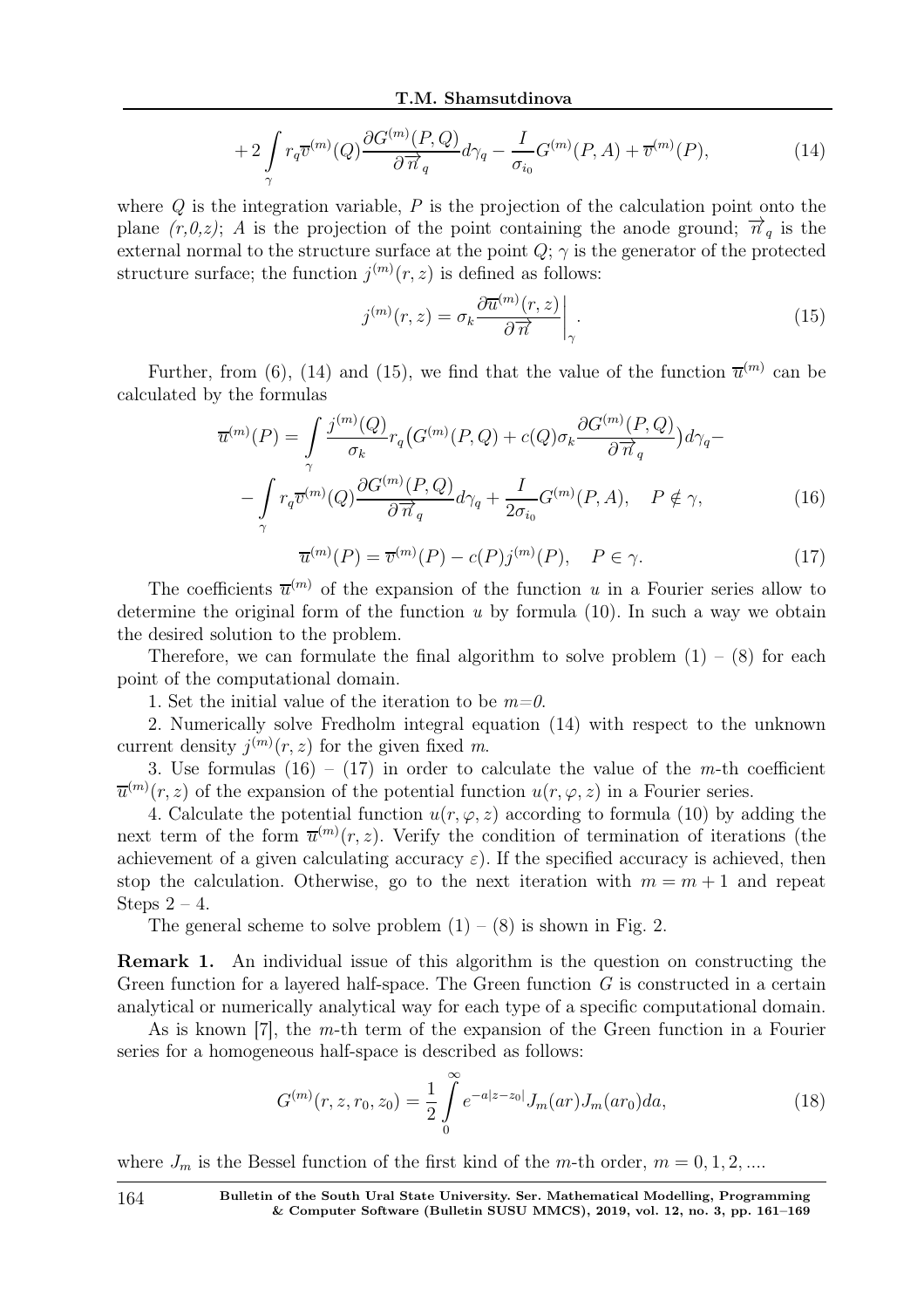#### КРАТКИЕ СООБЩЕНИЯ



Fig. 2. Block diagram of the algorithm to solve the problem

An example of constructing the Green function for horizontally layered computational areas is given, for example, in [4]; examples for cylindrically layered and spherically layered areas are presented in [8, 9].

Remark 2. Another important issue is the problem on numerical solution to Fredholm integral equation of the second kind (14) with respect to the unknown value of the current density  $j^{(m)}(r, z)$ . In particular, one of the possible methods to solve this problem is the Krylov–Bogolyubov quadrature method [10], which allows to reduce the integral equation to a system of linear algebraic equations. In this case, the transformation of the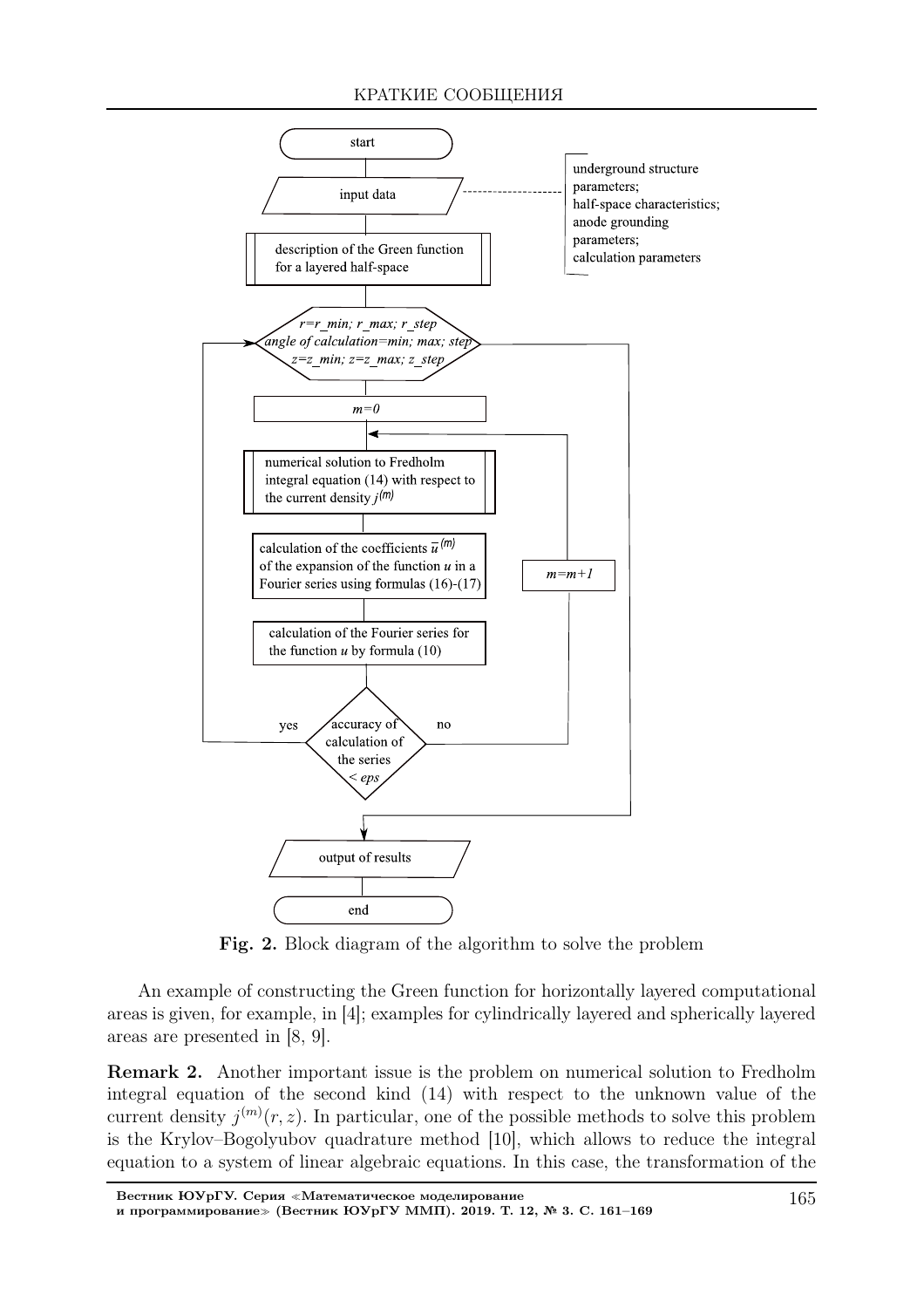integral equation is carried out by replacing the integral included in the equation with its approximate value of the integral sum. Derivatives along the normal to the structure surface can be found numerically by various numerical differentiation formulas.

# 3. An Example of a Computer Implementation of the Algorithm in the Scilab Package in the Case of a Homogeneous Half-Space

Numerical and software implementation of the algorithm given by formulas (10), (14)  $-$  (17) is a rather complicated problem and is possible only in a number of special cases, since, for arbitrary layers, the Green function is given in an implicit form.

In particular, as an example, consider the case of a homogeneous half-space under the following three assumptions. First, the considered half-space is homogeneous. Second, the condition  $v(r, \varphi, z) = 0$  is fulfilled. Third, the specific polarizability function  $c(r, z)$  of the protected structure is such that the first term on the right-hand side of equation (16) is 0. In this particular case, equations (16), (17) take the following form:

$$
\overline{u}^{(m)}(r,z) = \frac{I}{2\sigma_1} G^{(m)}(P,A), \quad P \notin \gamma,
$$
\n(19)

$$
\overline{u}^{(m)}(r,z) = \frac{I}{\sigma_1} G^{(m)}(P,A), \quad P \in \gamma.
$$
\n(20)

As noted above, in the case of a homogeneous half-space, the Green function takes well-known form (18).

In order to obtain a numerical solution to system of equations  $(10)$ ,  $(18) - (20)$ , we use the Scilab application package, which allows to integrate functions numerically and to calculate complex composite mathematical expressions, including those that require to use built-in Bessel functions.

We use the tools of the Scilab package in order to develop a program for calculating and graphing data visualization for the electric field of a point source in the case of cathodic electrochemical protection of an underground spherical reservoir having the radius  $r<sub>S</sub>$  and the center located at the depth  $z<sub>S</sub>$  m. The results of calculation of the electric field are presented in Fig. 3. In the calculations, we use the following numerical parameters:  $I = 2$ A,  $\sigma_1 = 0, 1$  Siemens/m,  $v = 0$  B,  $r_0 = 4, 5$  m,  $z_0 = 4, 5$  m,  $r_S = 2, 5$  m,  $z_S = 4, 5$  m,  $\varphi = 0$ ; calculated area is  $r \in [0, 7]$  m,  $z \in [1, 7]$  m.



Fig. 3. Results of calculation of the distribution of the electric field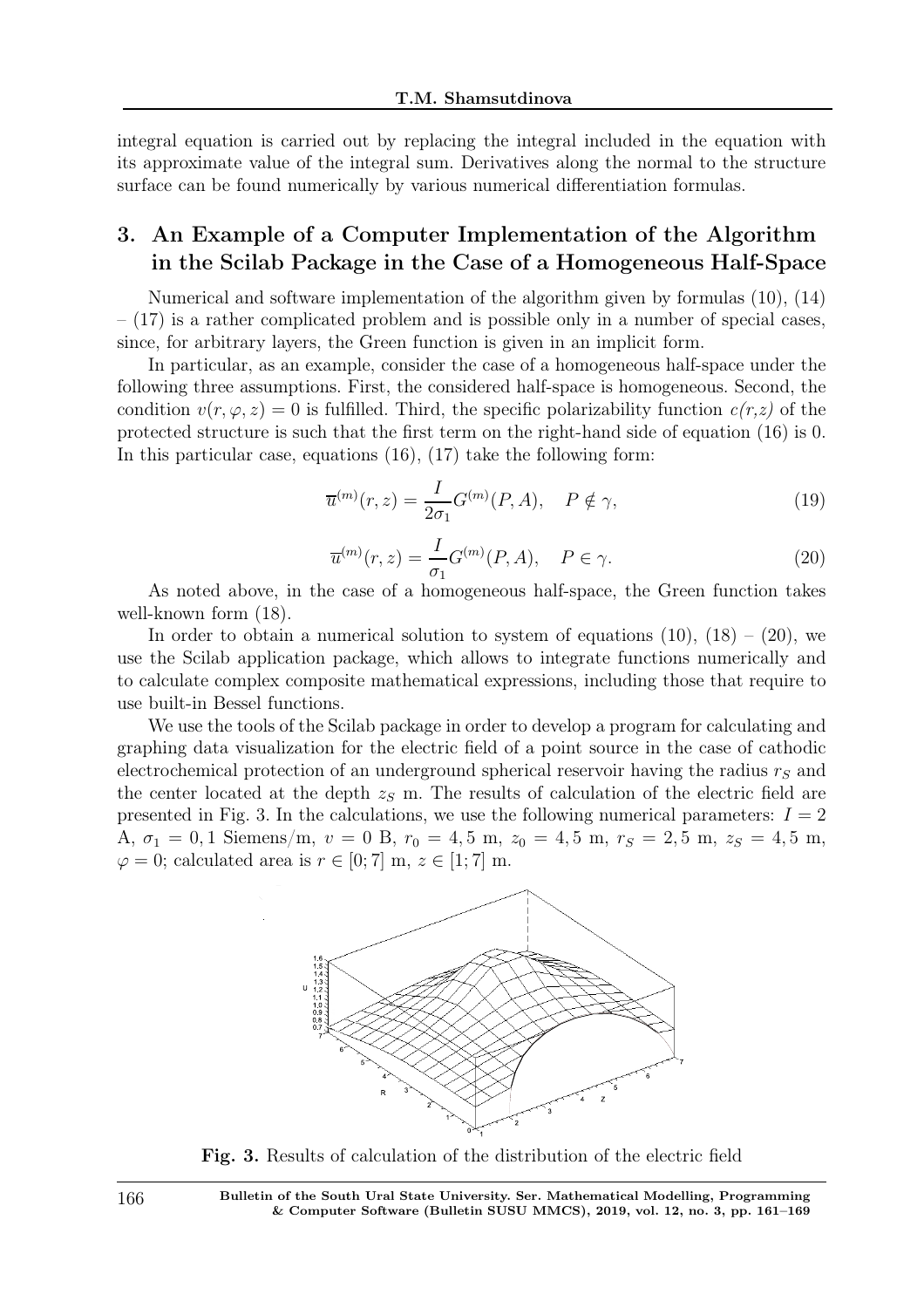# Conclusion

In this work, we develop a mathematical model of problem on the distribution of an electric field in an axisymmetric system of cathode electrochemical protection of underground structures. In addition, we propose an algorithm to solve this problem. The algorithm is based on the use of integral Green transformations and, in particular, the second Green integral formula. Also, we give an example of a software implementation of this algorithm in the case of a homogeneous half-space. The Scilab application package was used to implement the example.

# References

- 1. Taylor C.D. Corrosion Informatics: An Integrated Approach to Modelling Corrosion. Corrosion Engineering, Science and Technology, 2015, vol. 50, no. 7, pp. 490–508. DOI: 10.1179/1743278215Y.0000000012
- 2. Hameed K.W., Yaro A.S., Khadom A.A. Mathematical Model for Cathodic Protection in a Steel-Saline Water System. Journal of Taibah University for Science, 2016, vol. 10, no. 1, pp. 64–69. DOI: 10.1016/j.jtusci.2015.04.002
- 3. Bolotnov A.M., Bashaev M.A., Hisametdinov F.Z. [Interval Calculations in the Algorithms for Calculating the Electric Fields of Cathodic Protection of Main Pipelines]. Sistemy upravlenija i informacionnye tehnologii [Management Systems and Information Technology], 2015, vol. 62, no. 4, pp. 71–74. (in Russian)
- 4. Dmitriev V.I. [The General Method of Calculating the Electromagnetic Field in a Layered Medium. *Vychislitel'nye metody i programmirovanie* [Computational Methods and Programming], 1968, no. 10, pp. 55–65. (in Russian)
- 5. Ostapenko V.N., Lukovich V.V., Kolesnik T.V., Kohanovskij I.N. Metody rascheta katodnoy zashhity metallicheskih sooruzheniy ot korrozii [Methods for Calculating the Cathodic Protection of Metal Structures against Corrosion]. Kiev, Naukova Dumka, 1966. (in Russian)
- 6. Tihonov A.N., Samarskii A.A. Uravneniya matematicheskoy fiziki [Equations of Mathematical Physics]. Moscow, Nauka, 1977. (in Russian)
- 7. Dmitriev V.I., Zaharov E.V. Integral'nye uravneniya v kraevyh zadachah elektrodinamiki [Integral Equations in Boundary Problems of Electrodynamics]. Moscow, MSU, 1987. (in Russian)
- 8. Ivanov V.T., Yakovleva T.M. A Method for Calculating the Electric Field in a Cylindrically Layered Medium from a Point Source. Izvestiya. Physics of the Solid Earth, 1997, vol. 33, no. 10, pp. 859–861.
- 9. Ivanov V.T., Yakovleva T.M. Mathematical Modelling of Electric Fields in Electrochemical Protection Systems in Stratified Media. Russian Journal of Electrochemistry, 1996, vol. 32, no. 10, pp. 1133–1139.
- 10. Kantorovich L.V., Krylov V.I. Priblizhennye metody vysshego analiza [Approximate Methods of Higher Analysis]. Moscow, Leningrad, Fizmatgiz, 1962. (in Russian)

Received February 12, 2019

Вестник ЮУрГУ. Серия <sup>≪</sup>Математическое моделирование и программирование<sup>≫</sup> (Вестник ЮУрГУ ММП). 2019. Т. 12, № 3. С. 161–169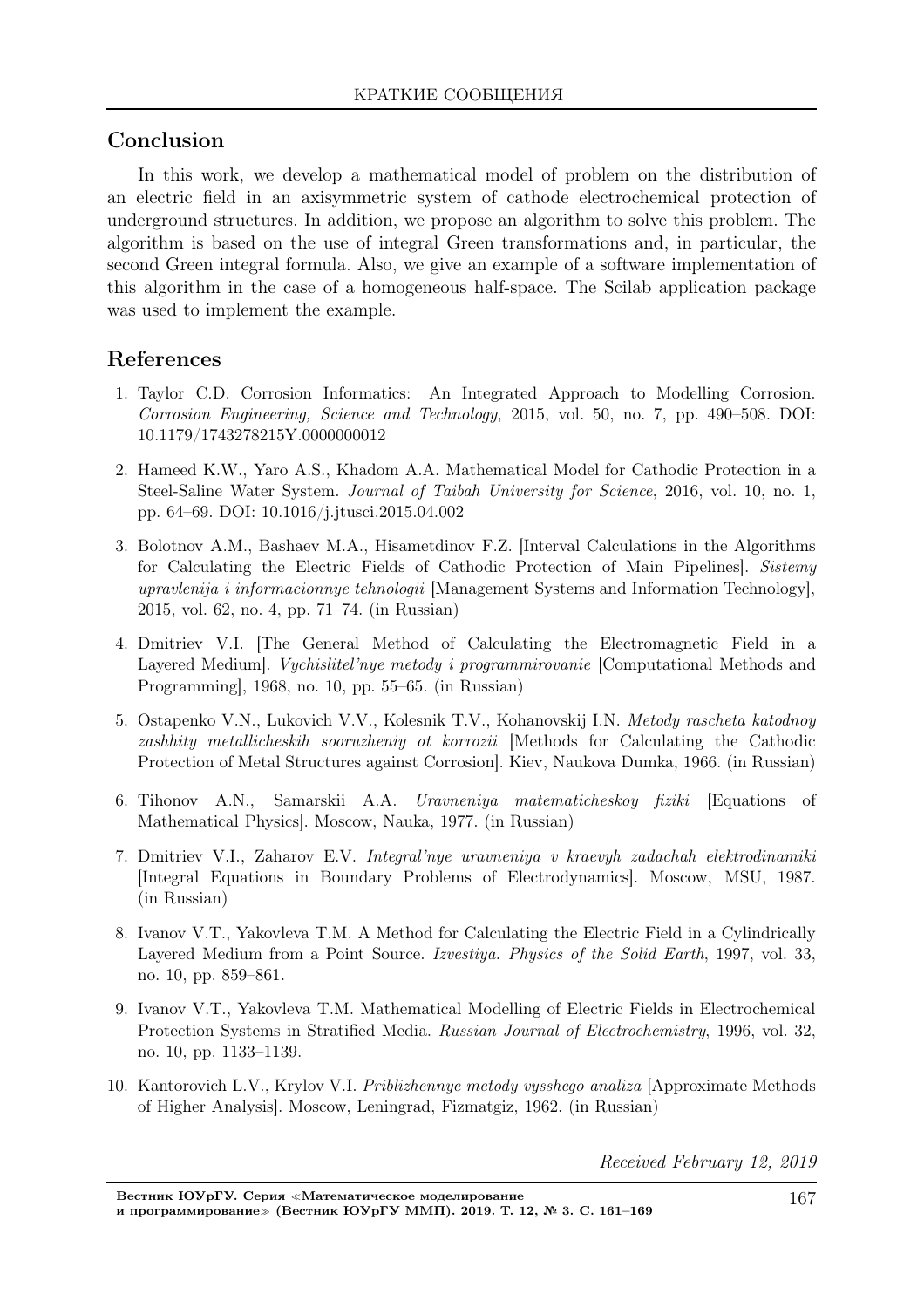#### УДК 519.6 DOI: 10.14529/mmp190314

## МОДЕЛИРОВАНИЕ ЭЛЕКТРИЧЕСКИХ ПОЛЕЙ В ОСЕСИММЕТРИЧНЫХ СИСТЕМАХ КАТОДНОЙ ЗАЩИТЫ ПОДЗЕМНЫХ СООРУЖЕНИЙ

Т.М. Шамсутдинова, Башкирский государственный аграрный университет, г. Уфа, Российская Федерация

> Цель работы – проведение численных расчетов электрических полей в осесимметричных системах катодной защиты подземных сооружений от коррозии. Как известно, катодная защита является сложной многопараметрической системой, имеющей ряд особенностей в зависимости от вида и формы защищаемого сооружения, свойств окружающей сооружение среды и т.д. Все это делает процесс моделирования параметров защиты достаточно сложным, требующим все новых компьютерных технологий. В ходе работы была построена математическая модель задачи распределения электрического поля в осесимметричной системе катодной электрохимической защиты подземных сооружений. Далее предложен алгоритм решения данной задачи, основанный на применении интегральных преобразований Грина и, в частности, второй интегральной формулы Грина. Также приводится пример компьютерной реализации данного алгоритма в случае однородного полупространства. Для реализации примера был использован пакет прикладных программ Scilab.

> Ключевые слова: математическое моделирование; катодная защита; электрическое поле; интегральная формула Грина; Scilab.

## Литература

- 1. Taylor, C.D. Corrosion Informatics: An Integrated Approach to Modelling Corrosion / C.D. Taylor // Corrosion Engineering, Science and Technology. – 2015. – V. 50,  $\mathbb{N}^2$  7. – P. 490–508.
- 2. Hameed, K.W. Mathematical Model for Cathodic Protection in a Steel-Saline Water System / K.W. Hameed, A.S. Yaro, A.A. Khadom // Journal of Taibah University for Science. – 2016. – V. 10,  $\mathbb{N}^{\circ}$  1. – P. 64–69.
- 3. Болотнов, А.М. Интервальные вычисления в алгоритмах расчета электрических полей катодной защиты магистральных трубопроводов / А.М. Болотнов, М.А. Башаев, Ф.З. Хисаметдинов // Системы управления и информационные технологии. – 2015. – Т. 62, № 4. – С. 71–74.
- 4. Дмитриев, В.И. Общий метод расчета электромагнитного поля в слоистой cpеде  $/$  В.И. Дмитриев  $//$  Вычислительные методы и программирование. – 1968. – № 10. – С. 55–65.
- 5. Остапенко, В.Н. Методы расчета катодной защиты металлических сооружений от коррозии / В.Н. Остапенко, В.В. Лукович, Т.В. Колесник и др. – Киев: Наукова думка, 1966.
- 6. Тихонов, А.Н. Уравнения математической физики / А.Н. Тихонов, А.А. Самарский. М.: Наука, 1977.
- 7. Дмитриев, В.И. Интегральные уравнения в краевых задачах электродинамики / В.И. Дмитриев, Е.В. Захаров. – М.: МГУ, 1987.
- 8. Иванов, В.Т. Метод расчета электрического поля точечного источника в цилиндрическислоистых средах / В.Т. Иванов, Т.М. Яковлева // Физика Земли. – 1997. – № 10. – С. 89–91.